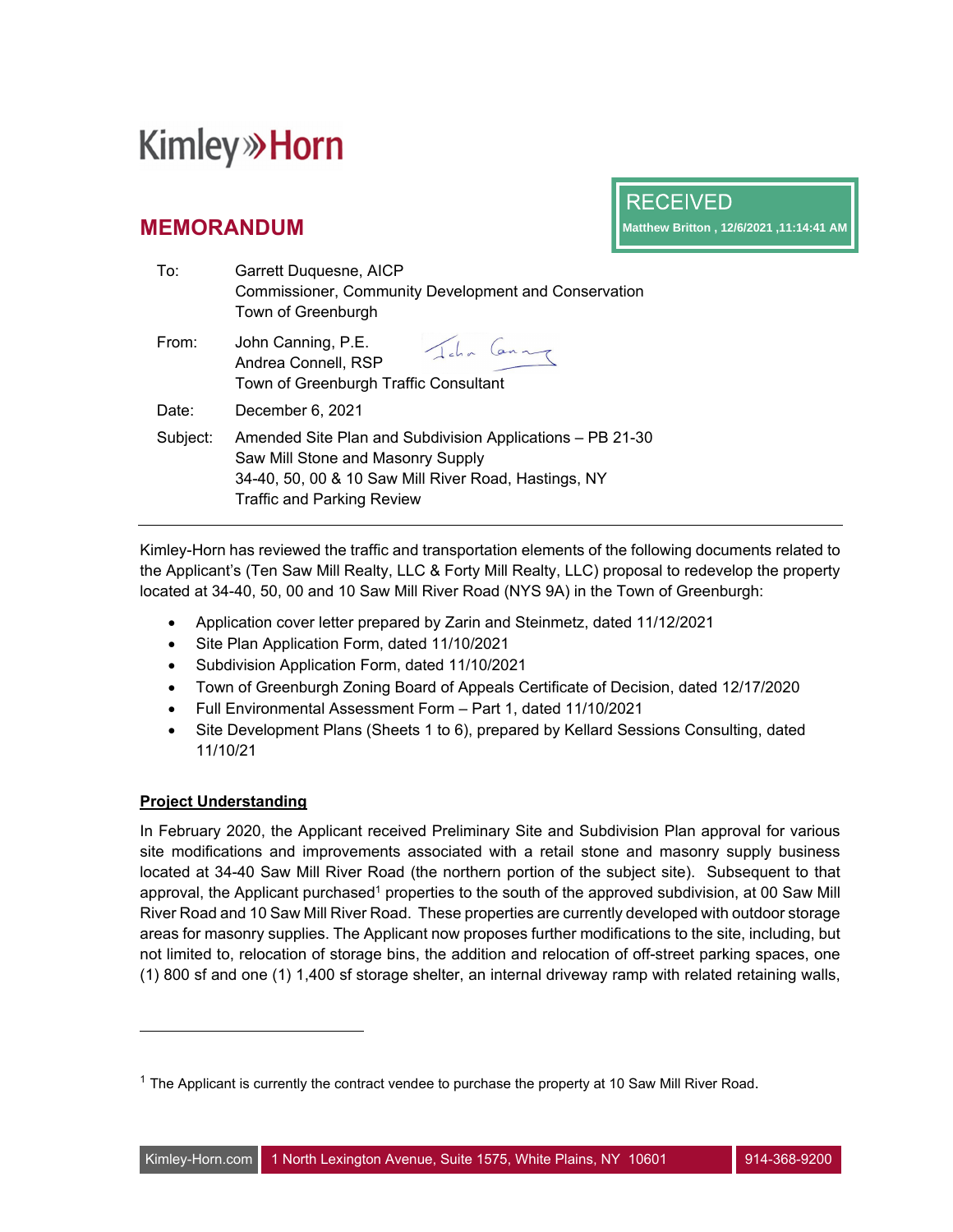# **Kimley»Horn**

in order to connect the 00 and 10 Saw Mill River Road properties to the 34-40 Saw Mill River Road sites, together with related improvements.

From an off-street parking perspective, the existing 2,793 sf retail space, together with the 1,900 sf existing and 2,200 sf proposed warehousing space on the site, requires 23 parking spaces, where 8 are proposed.

The site, which is long but narrow, is currently provided with five (5) curb cuts on Saw Mill River Road, with three access points located on the northern portion of the property (the 34-40 Saw Mill River Road parcels) and two located toward the southern end at 00 and 10 Saw Mill River Road. There is currently no area designated for parking.

It is proposed to eliminate/close one of the northern driveways and maintain the remaining four (4) curb cuts on Saw Mill River Road. In addition to the new storage enclosures, there will be expanded areas for outdoor storage and display of materials along both the east and west sides, for the length of the property. An internal circulation roadway will connect the southern and northern ends of the property. It is proposed to delineate 8 striped standard (10' x 20') parking spaces (where no designated parking spaces are provided today), with 5 spaces adjacent to the northern retail building and 3 spaces along the southern property line. The site plan (Sheet 3 of 6) also shows 5 overnight truck parking spaces (15' x 45') at the southern property line, with two of the truck spaces overlapping with the 3 southern standard parking spaces. A variance was granted in December 2020 for the smaller, approved site to allow 8 parking spaces, where 20 spaces were required per Town Code.

**The subject Application does not include a revised traffic study for the expanded site. The following provides our comments on the Application and documents reviewed**:

#### **A. Traffic Activity**

Compared to the approved application, the current application more than doubles the amount of warehouse space, increases the outdoor storage and display areas and has an additional driveway on Saw Mill River Road. *As such, it is recommended that a traffic study be prepared that provides the following information:*

- *Trip generations for the full site*
- *Trip distributions for each access driveway*
- *Description of proposed site access and internal circulation, indicating the following:*
	- o *Any driveways and/or areas of the site that will be limited to customers only, employees only, or trucks only.*
	- o *Hours of operation*
	- o *Where the employees and customers will park*
	- o *Scheduling of deliveries, especially from large trucks, and the procedure to manage truck arrivals, circulation within the site and departures.*
	- o *Parking analysis indicating the peak parking demand for the expanded site*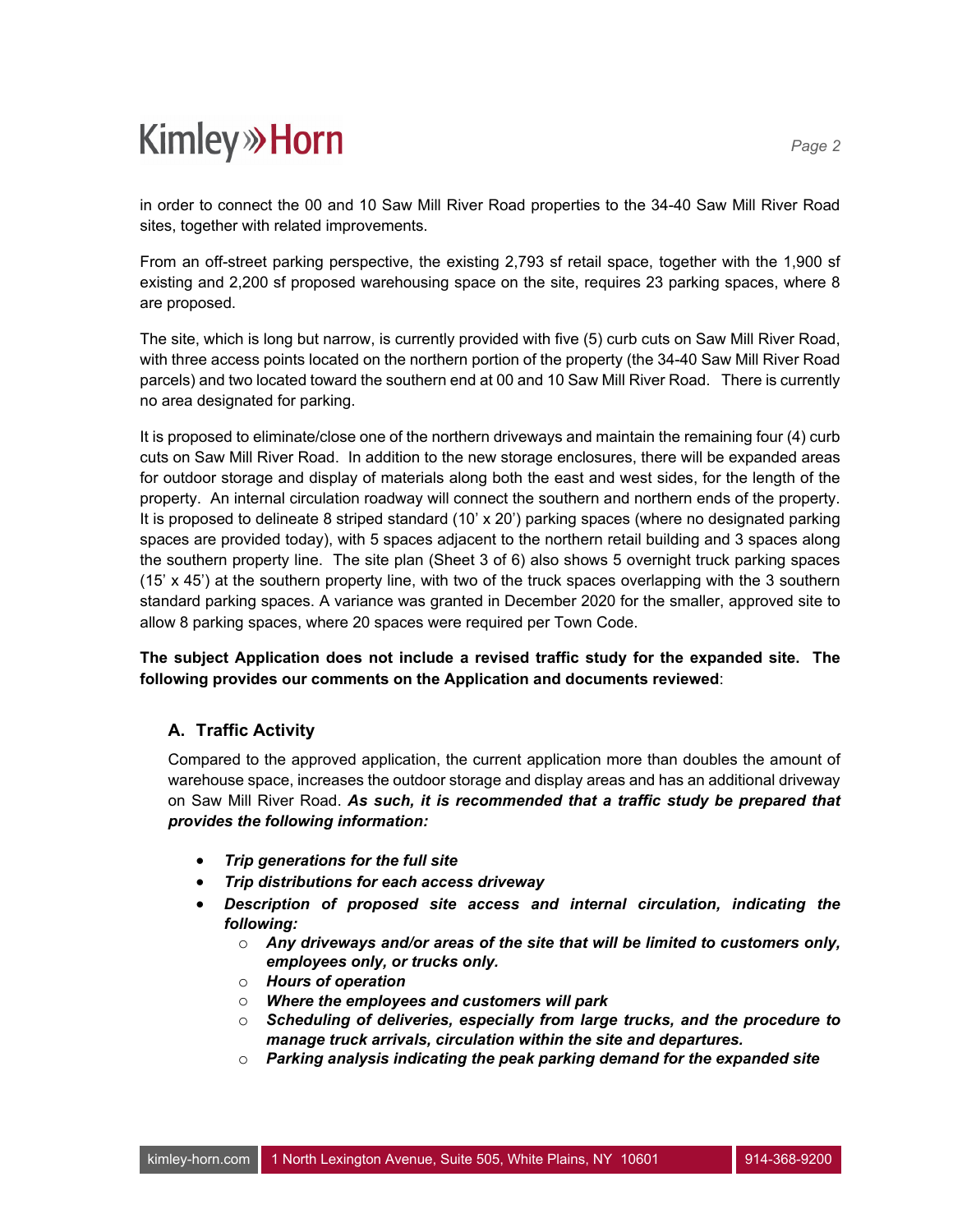### **Kimley»Horn**

#### **B. Site Plan**

#### **Parking**

The site plan (Sheet 3 of 6) shows 8 proposed parking spaces, which is 15 spaces fewer than the Code-required 23 parking spaces. Although a variance to allow 8 parking spaces (where 20 were required) was granted in 2020 as part of the prior approved application, due to the expanded size of the property and resulting increase in the Code-required parking to 23 spaces, the Applicant will need to request a variance for the expanded site.

The site plan shows 5 parking spaces at the northern end and 3 spaces at the southern end of the property. Three of the 5 northern spaces are behind the existing retail building while the 3 southern spaces are 175 feet from the nearest warehouse structure and almost 700 feet from the retail building. *The Applicant should indicate if any of the 8 spaces are to be designated for*  employee or customer parking and the expected maximum number of employees on site at *any one time.*

The site plan also shows 5 overnight parking spaces at the southern end of the property, with 2 of these spaces overlapping with the 3 standard spaces (see excerpt from site plan below). *The Applicant should provide details on how the overnight truck spaces will be managed so as not to interfere with the daytime operations of the site.*

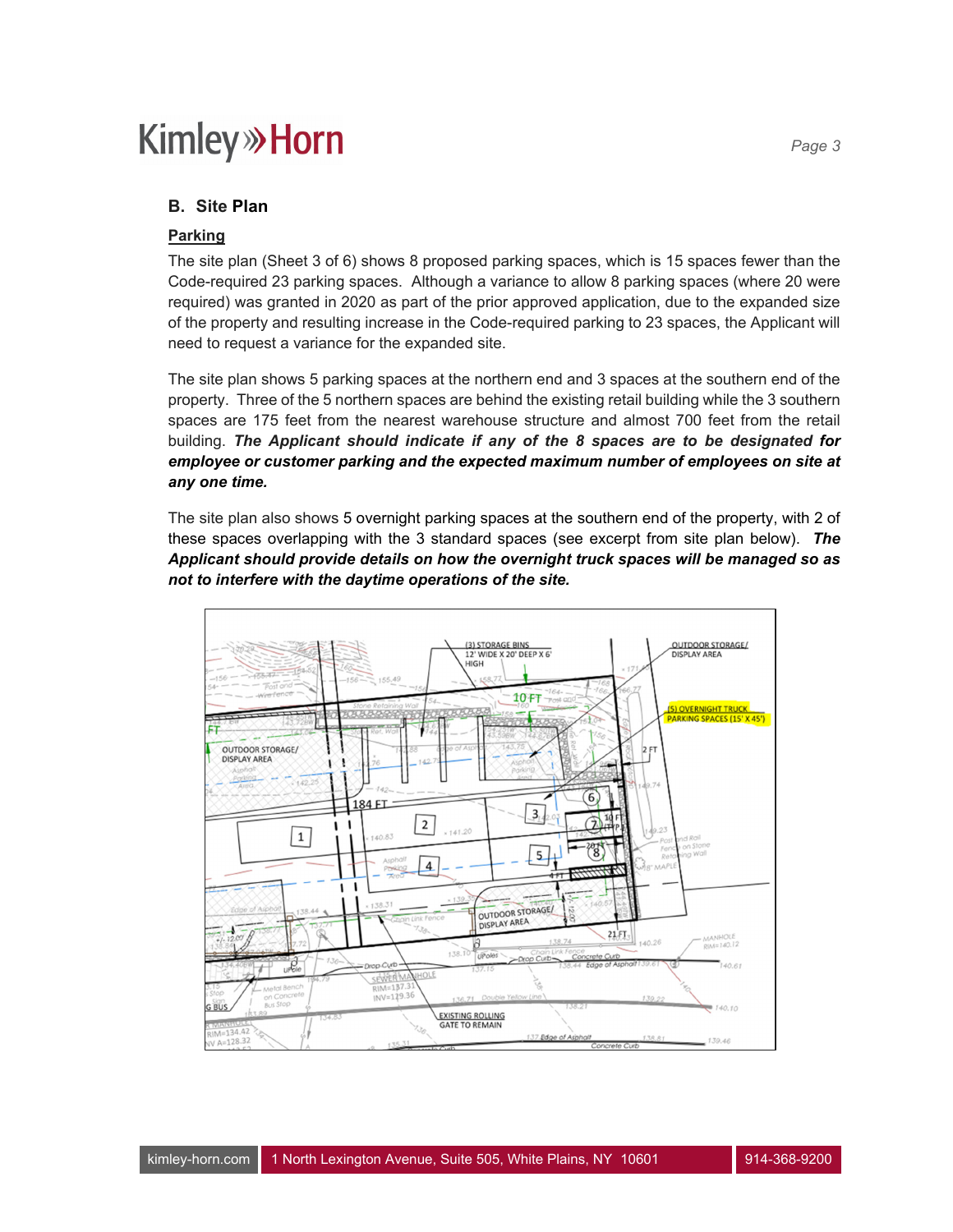### **Kimley»Horn**

#### **Truck Access and Circulation**

The *Truck Turning and Sight Distance Plan* (Sheet 5 of 6) shows how 40-foot long single unit trucks (SU-40) and small tractor trailers (WB-40), the same vehicles that were evaluated in the prior approval, will enter and exit the site at 3 of the driveways. *The plans do not show how these trucks, once entered into the site, will navigate to the delivery or pick-up area, park and then proceed to one of the driveways to exit the site. Because of the narrow width of the property, this information should be added to the plans for each drop-off/pick-up area to be used by large trucks.* 

The Applicant should provide justification for the need for a 4<sup>th</sup> driveway to serve the site. If the 4<sup>th</sup> driveway<sup>2</sup> is to be used by trucks, a turning analysis should be provided for that *driveway also. The Applicant should also reconfirm (from the prior approval) that SU-40 and WB-40 vehicles will be the largest trucks to visit the site. If larger vehicles are anticipated, it should be shown how they will enter into the site, circulate and then exit the site without having to do any reversing in the public right-of-way.* 

*Our initial review of the plan showing an SU-40 turning left into the site at the southern driveway reveals that the truck will be impeded by the storage/display area on the east side of the property. It is recommended that the display area be cut back (as shown in red below) to allow trucks to enter the site in one movement.* 



 $2$  This driveway is located 62 feet (measured centerline to centerline) to the south of the driveway to its immediate north.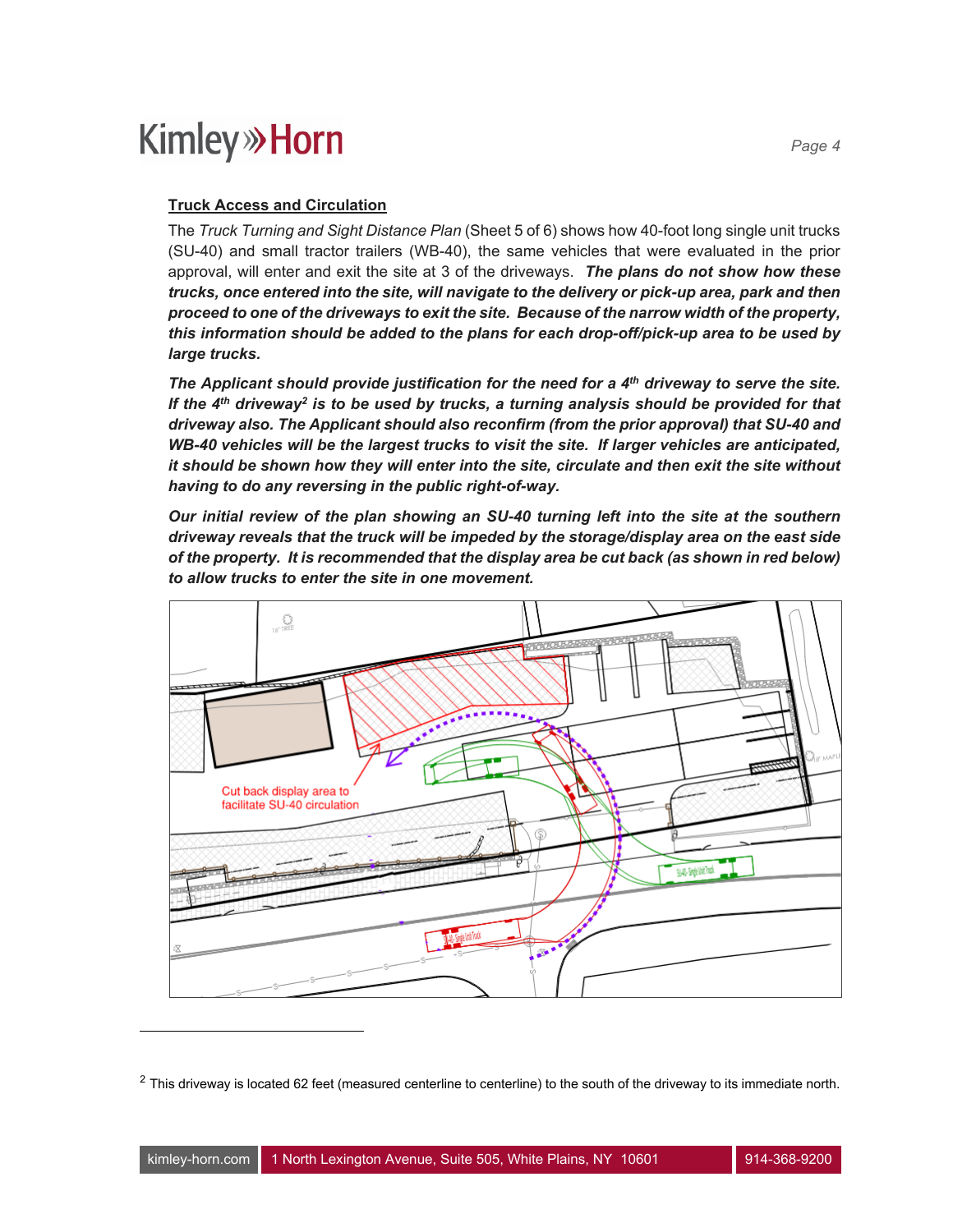## **Kimley» Horn**

Sheet 5 depicts the sight distance required at 3 of the site driveways based on an 85th percentile speed of 39 mph in front of site along Saw Mill River Road. Based on the  $85<sup>th</sup>$  percentile speed, the required stopping sight distance is 305 feet and the required intersection sight distance is 445 feet. The plan indicates that these distances are attainable.

*However, as we noted in our initial review<sup>3</sup> of the prior application for this site, based on the* fact that the facility will see a considerable volume of truck traffic and, as discussed above, *entering and exiting the site in larger trucks is not easy, it is recommended that 375 feet of sight distance be provided in either direction on Saw Mill River Road from the proposed driveways (approximately 25% more than the required stopping sight distance and approximately 85% of the recommended intersection sight distance). The sight distance plan should be updated to show the 375-foot measurement. As there will be outdoor storage of materials along the frontage and adjacent to the driveways, it is imperative that a driver's view be unobstructed when looking to the left and right. Therefore, the site plan should also delineate the sight triangles at each driveway that are to be kept clear, meaning that there will be no walls or storage of materials above 32 inches or fences that cannot be seen through when looking to the left or right. A note to this effect should be added to the Site Plans so that the Building Inspector may verify that these conditions are complied with in the future.* 

*We have observed parking on the asphalt area behind the curb in front of parcels 00 and 10. Therefore, we would recommend that signage be installed to prohibit parking along the east side of Saw Mill River Road within the sight triangle area of each site driveway so that parked vehicles do not unduly obstruct drivers' sightlines.* 

#### **C. NYSDOT Requirements**

Since Saw Mill River Road is a state highway (NYS 9A), the Applicant will have to obtain a Highway Work Permit (HWP) for the access modifications. The EAF Part 1 (B.g. on page 2), indicates that a HWP is "pending". *The Applicant should provide the Planning Board with a copy of the HWP application submitted to NYSDOT, if not already done so.*

NYSDOT typically requires a separate left-turn lane added to state highways where the left-turn volume exceeds 5 vehicles in the peak hour. The traffic study for the smaller site indicated left-turn volumes exceeding 5 vehicles at the northern driveway during the weekday AM and PM peak hours and the Saturday peak hour (southbound left-turn volumes ranged from 7 to 14 vehicles). NYSDOT

*Page 5* 

<sup>&</sup>lt;sup>3</sup> Kimley-Horn Memorandum dated July 31, 2020